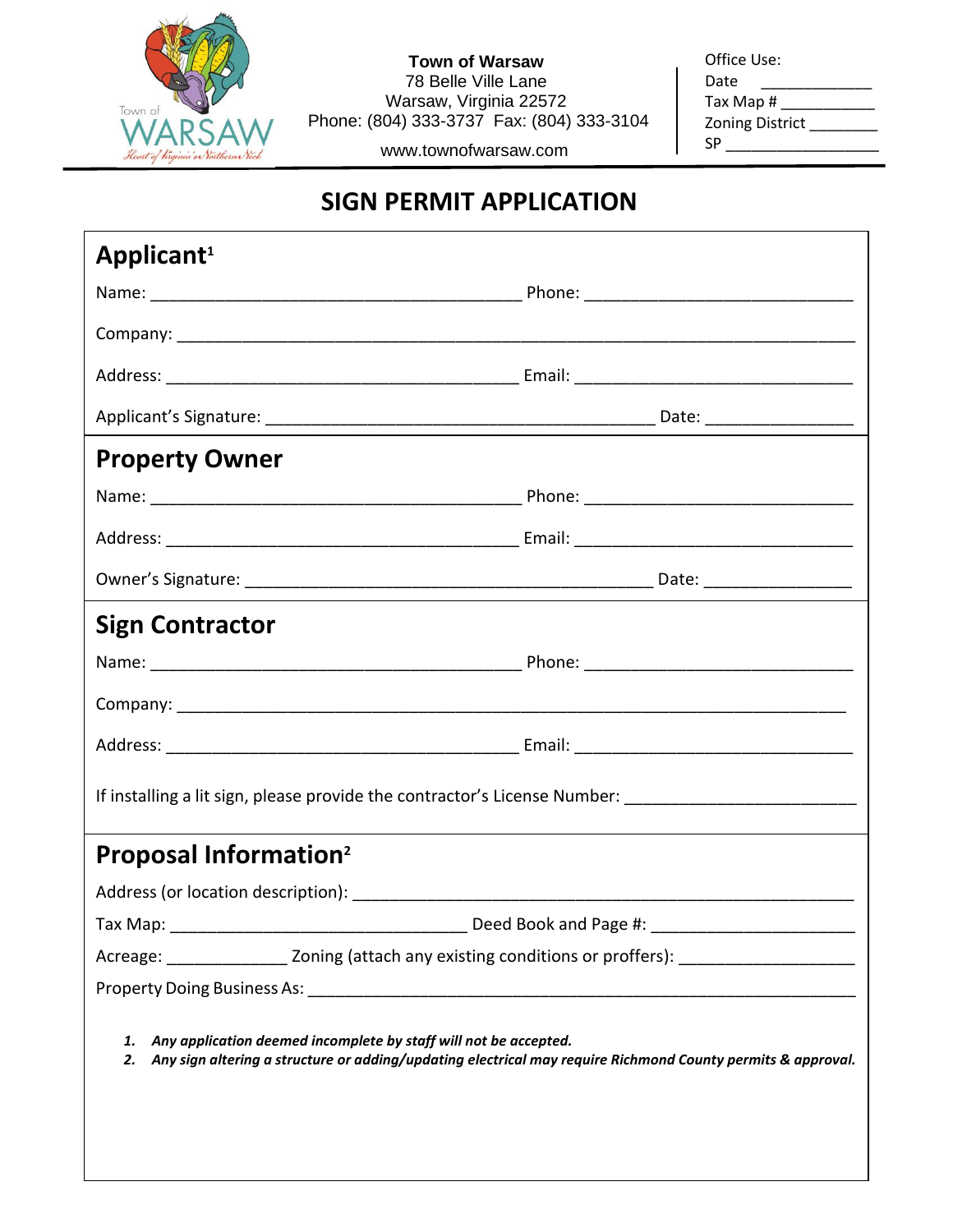

## **Town of Warsaw** 78 Belle Ville Lane Warsaw, Virginia 22572 Phone: (804) 333-3737 Fax: (804) 333-3104

| Office Use:            |
|------------------------|
| Date                   |
| Tax Map #              |
| <b>Zoning District</b> |
| SΡ                     |

## www.townofwarsaw.com

| <b>Sign Information</b>                                                             |                                                                      |                               |                                            |               |  |  |  |
|-------------------------------------------------------------------------------------|----------------------------------------------------------------------|-------------------------------|--------------------------------------------|---------------|--|--|--|
|                                                                                     | Sign Type                                                            | Square Feet                   | <b>Width</b>                               | <b>Height</b> |  |  |  |
| Sign 1                                                                              |                                                                      |                               |                                            |               |  |  |  |
| Sign 2                                                                              |                                                                      |                               |                                            |               |  |  |  |
| Sign 3                                                                              |                                                                      |                               | <u> 1986 - Jan Sammen, manatar ang pag</u> |               |  |  |  |
|                                                                                     | Street Frontage (width) of business space in feet _______________    |                               |                                            |               |  |  |  |
| Street Frontage (width) of building in feet ________________                        |                                                                      |                               |                                            |               |  |  |  |
| Are other signs currently displayed on the same building? $\Box$ Yes<br>$\Box$ No   |                                                                      |                               |                                            |               |  |  |  |
| If "Yes", please provide the size of each existing building sign that is to remain. |                                                                      |                               |                                            |               |  |  |  |
|                                                                                     | <b>Width Exercise Service</b>                                        | Height __________________     |                                            |               |  |  |  |
|                                                                                     | Width _________________                                              | Height ______________________ |                                            |               |  |  |  |
| If a projecting sign, clearance from sidewalk: ________________________ feet        |                                                                      |                               |                                            |               |  |  |  |
|                                                                                     |                                                                      |                               |                                            |               |  |  |  |
|                                                                                     |                                                                      |                               |                                            |               |  |  |  |
|                                                                                     | Will the sign be illuminated? $\Box$ Yes                             | $\Box$ No                     |                                            |               |  |  |  |
|                                                                                     | Please attach a sketch of sign(s) and samples showing the following: |                               |                                            |               |  |  |  |
|                                                                                     | Dimensions of sign                                                   |                               |                                            |               |  |  |  |
|                                                                                     | Lettering style and size                                             |                               |                                            |               |  |  |  |
|                                                                                     | How colors will be used                                              |                               |                                            |               |  |  |  |
|                                                                                     | Photo showing building and adjoining structures                      |                               |                                            |               |  |  |  |
| Exact wording layout of sign                                                        |                                                                      |                               |                                            |               |  |  |  |
|                                                                                     | Paint samples                                                        |                               |                                            |               |  |  |  |
|                                                                                     | Style of bracket, stand, and/or awning                               |                               |                                            |               |  |  |  |